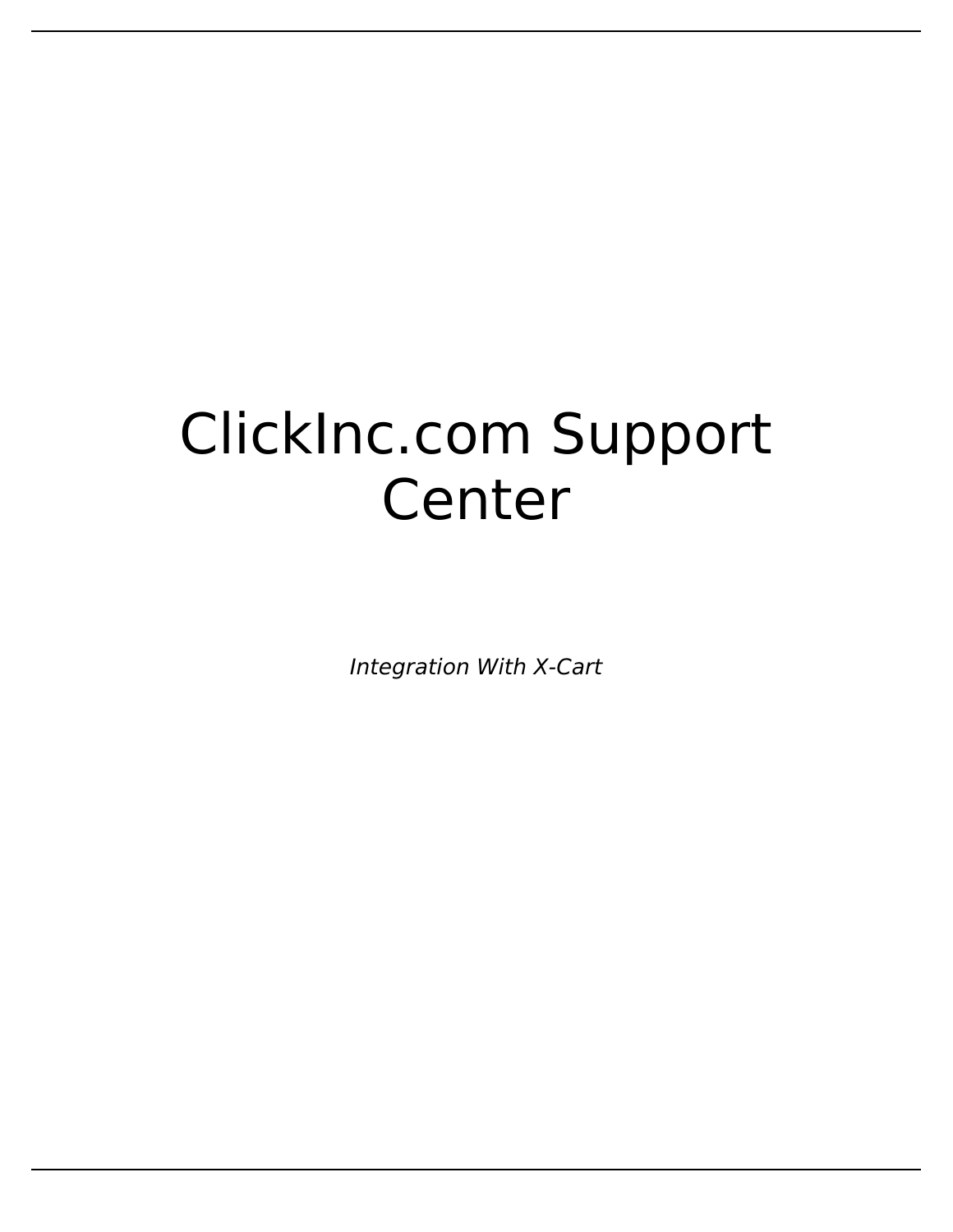## **Integration With X-Cart**

Step 1 ------------

Header Script Integration

Before proceeding, please refer to our "Getting Started with Basic Integration" and check Phase 1 to prepare the clickscript.js and other codes required for the HEADER of your templates in X-Cart.

Step 1 involves getting our clickscript.js and other javascript included throughout the X-Cart template system. Once you have uploaded the clickscript.js file (with your merchant ID in it) to your server, you need to include that, along with the other pieces of javascript code in the X-Cart template headers. Follow these instructions to find out which files to edit:

Admin Panel -> Edit Template -> Customer -> home.tpl Include clickscript.js and other javascript code at the header of the template (before the tag) as described in Phase 1 of "Getting Started with Basic Integration" Admin Panel -> Edit Template -> Modules -> Fast\_Lane\_Checkout -> home.tpl Include clickscript.js and other javascript code at the header of the template (before the tag) as described in Phase 1 of "Getting Started with Basic Integration"

Step 2 ------------

Sales Integration

This phase consists of integrating ClickInc.com with the sales/ordering portion of your website. Follow these instructions carefully:

- 1. Admin Panel -. Edit Templates -> mail -> html-> order\_data.tpl
- 2. Search for (or similar depending which version X-Cart you have it may be slightly different):

{\$lng.lbl\_total}

3. After finding the code mentioned in #2, add the following code below it:

```
{math assign="total_discount" equation="discount+coupon_discount" discount=$order.discount 
coupon discount=$order.coupon discount}
{if $order.status eq "P" or $order.status eq "C"}
{assign var="clickinc_status" value="1"}
{else}
{assign var="clickinc_status" value="0"}
\{/if}
```

```
setTimeout("xmlPost()", 500);
```